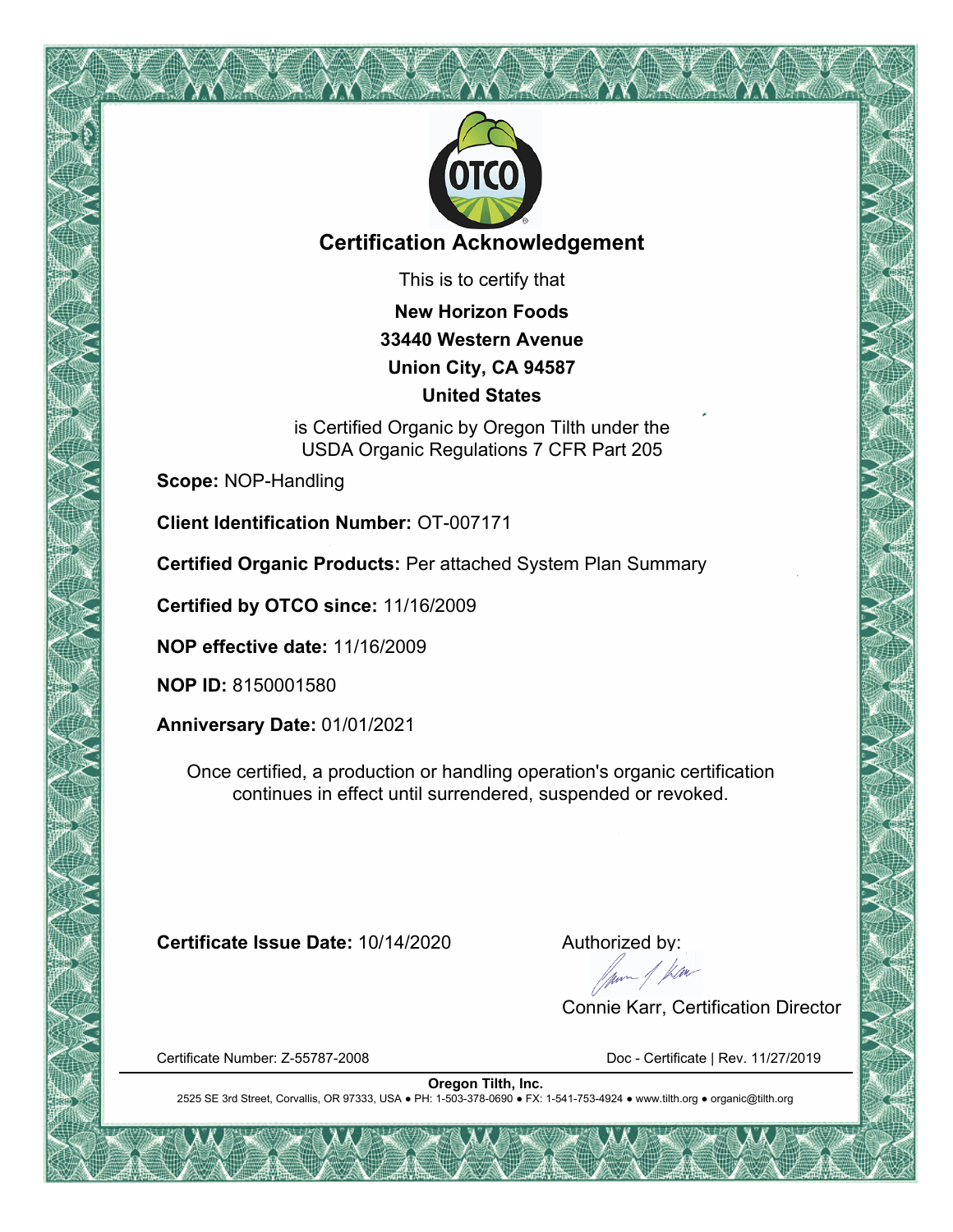

## **Certification Acknowledgement**

This is to certify that

**New Horizon Foods**

# **33440 Western Avenue**

### **Union City, CA 94587**

#### **United States**

is declared by Oregon Tilth to be in compliance with the following standards / programs:

### **Standard / Program Certification Period**

US/Canada Equivalence-Handling Compliant Since: 08/17/2015

*Products on the attached Organic System Plan Summary identified with compliance marks for US-Canada Equivalency are certified in accordance with the terms of the U.S. - Canada Organic Equivalency Arrangement.*

**Client Identification Number:** OT-007171

**NOP ID:** 8150001580

**Certified by OTCO since:** 11/16/2009 **NOP ID:** 8150001580<br>**Certificate Issue Date:** 10/14/2020 **Connie Karr, Certification Director** 

Certificate Number: Z-55787-2008 Doc - Certificate | Rev. 11/27/2019

Authorized by:

**Oregon Tilth, Inc.**

2525 SE 3rd Street, Corvallis, OR 97333, USA ● PH: 1-503-378-0690 ● FX: 1-541-753-4924 ● www.tilth.org ● organic@tilth.org